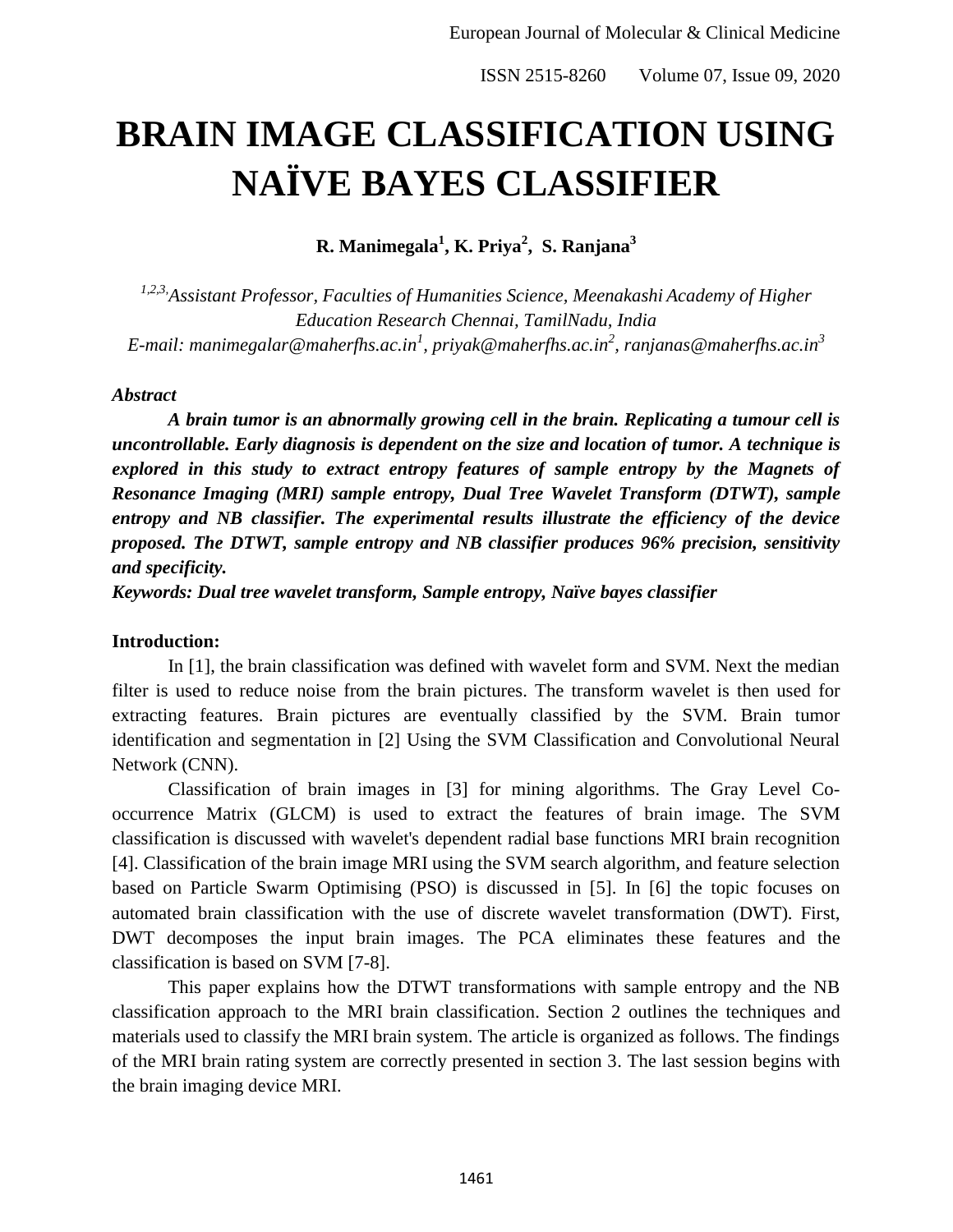ISSN 2515-8260 Volume 07, Issue 09, 2020

#### **Methods and Materials**

The MRI brain grading system is composed of three different phases: DTWT decomposition, sample entropy feature extraction and NB prediction.

## **DTWT based brain image decomposition**

In the frequency domain more discriminatory features can be derived in DTWT. The Hilbert pair of waves composes the MRI images, and the m-band filter banks render dual decomposition [9]. The one-dimensional scaling function  $\zeta_0 \in A^2(D)$  and  $(M-1)$  mother wavelet is defined by one dimensional image belongs to space  $A^2(D)$ . DTWT breaks down the MRI images and creates the higher and lower frequency sub bands.

#### **Sample entropy feature**

The time series and cardiac dynamics are calculated by entropy of the sample [10]. The negative natural algorithm of the conditions that the sample entropy defines subseries with the tolerant v matching next stage.

## **NB Prediction**

NB is a simple algorithm for classifying machines. NB classifier is used to identify spam, to classify text. The Bayes rule is,

$$
P\left(K_{\ell}\right) = \frac{P\left(L_{K}\right)P(K)}{P(L)}
$$
\n<sup>(2)</sup>

NB classificatory fits well for several data points as probability parameters can be easily found.

## **Results and Discussion**

The REMBRANDT (REMBRANDT) collection selects a option of 50 brain images in both categories typical and abnormal [11] for performance evaluation. The file resolution is 256x256. Figure 1 and 2 shows the MRI brain images from the database.



**Figure1 Sample images in REMBRANDT database - normal**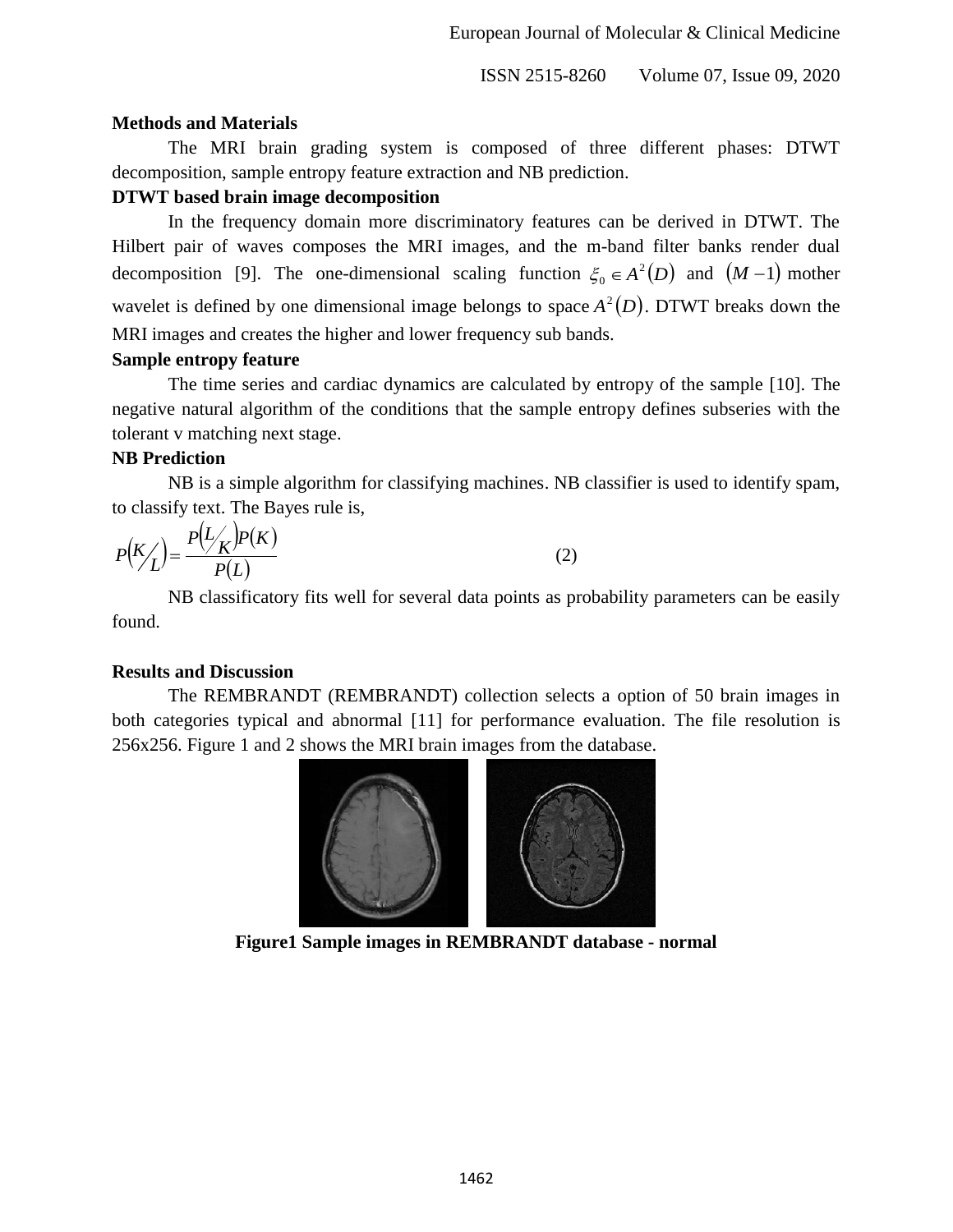ISSN 2515-8260 Volume 07, Issue 09, 2020



**Figure 2Sample images in REMBRANDT database – abnormal**

DTWT is used for breakdown and entropy characteristics and are categorized according to the NB classification. DMWT, sample entropy features are extracted together with the NB Classifier achieve precision, sensitivity and specificity. Table 1shows the accuracies from 1 to 4 entropy sample levels for the NB classification.

| <b>Sample Entropy Feature</b> | NB Classifier performance $(\% )$ |     |                |     |
|-------------------------------|-----------------------------------|-----|----------------|-----|
|                               | L1                                | L2  | L <sub>3</sub> | L4  |
| Accuracy $(\% )$              | 76%                               | 84% | 96%            | 89% |
| Sensitivity (%)               | 74%                               | 86% | 96%            | 90% |
| Specificity $(\%)$            | 78%                               | 82% | 96%            | 88% |

Table 1 shows a higher 96% precision, 96% sensitivity and 96% specificities of a sample entropy for the 3rd stage of DMWT decomposition of the MRI brain image ranking.

## **Conclusion**

An successful approach is provided with REMBRANDT database for the MRI brain image classification. For breakdown, DTWT provides higher and lower frequency sub bands. The input for classification is the derived sample entropy features. The classification of derived characteristics from one to four DTWT degradation rates is performed by the NB classifier. Experimental Results show that classification precision generates the sample entropy characteristic and NB classificatory of 96 %by using sample entropy and NB classifier.

# **Reference**

- [1] Mohankumar, S. "Analysis of different wavelets for brain image classification using support vector machine." International Journal of Advances in Signal and Image Sciences 2, no. 1 (2016): 1-4.
- [2] Vinoth, R., and Chunchu Venkatesh. "Segmentation and Detection of Tumor in MRI images Using CNN and SVM Classification." In 2018 Conference on Emerging Devices and Smart Systems (ICEDSS), pp. 21-25. IEEE, 2018.
- [3] Agrawal, Ankur, Varun Kumar Kouda, Yepuganti Karuna, and Saladi Saritha. "Automated Classification of Brain Images Using DWT and Biogeography-Based